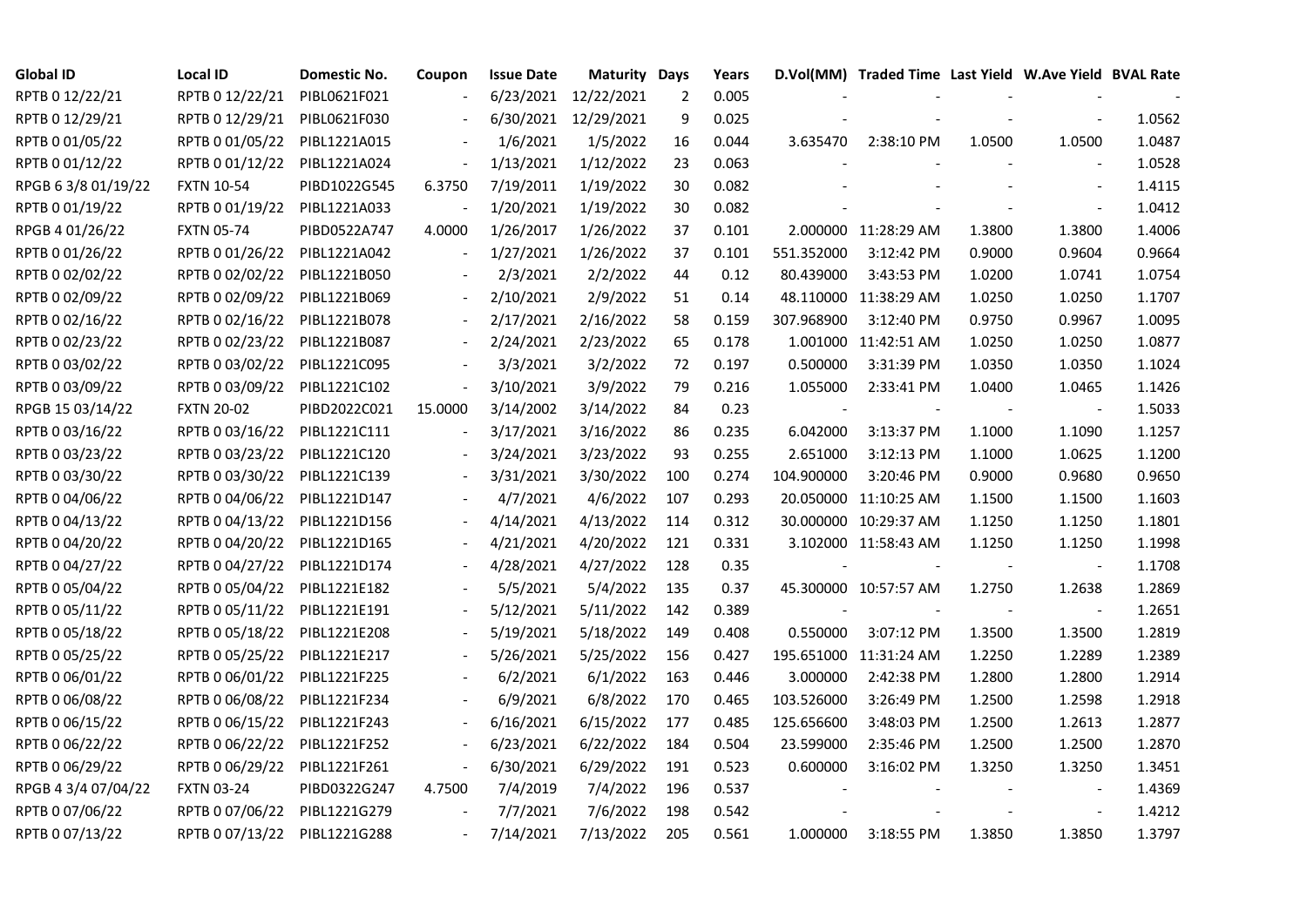| <b>Global ID</b>     | <b>Local ID</b>   | <b>Domestic No.</b> | Coupon         | <b>Issue Date</b> | <b>Maturity Days</b> |     | Years |                | D.Vol(MM) Traded Time Last Yield W.Ave Yield BVAL Rate |        |                          |        |
|----------------------|-------------------|---------------------|----------------|-------------------|----------------------|-----|-------|----------------|--------------------------------------------------------|--------|--------------------------|--------|
| RPTB 0 07/20/22      | RPTB 0 07/20/22   | PIBL1221G297        |                | 7/21/2021         | 7/20/2022            | 212 | 0.58  |                | 3.000000 11:11:14 AM                                   | 1.4000 | 1.4000                   | 1.4288 |
| RPTB 0 07/27/22      | RPTB 0 07/27/22   | PIBL1221G304        |                | 7/28/2021         | 7/27/2022            | 219 | 0.6   |                |                                                        |        |                          | 1.4758 |
| RPGB 4 7/8 08/02/22  | <b>FXTN 10-56</b> | PIBD1022H562        | 4.8750         | 8/2/2012          | 8/2/2022             | 225 | 0.616 |                |                                                        |        | $\overline{\phantom{a}}$ | 1.8636 |
| RPTB 0 08/03/22      | RPTB 0 08/03/22   | PIBL1221H312        |                | 8/4/2021          | 8/3/2022             | 226 | 0.619 |                | 197.100000 10:57:19 AM                                 | 1.4750 | 1.4377                   | 1.4395 |
| RPTB 0 08/10/22      | RPTB 0 08/10/22   | PIBL1221H321        |                | 8/11/2021         | 8/10/2022            | 233 | 0.638 |                |                                                        |        | $\blacksquare$           | 1.4306 |
| RPTB 0 08/17/22      | RPTB 0 08/17/22   | PIBL1221H330        |                | 8/18/2021         | 8/17/2022            | 240 | 0.657 |                | 3.000000 11:21:08 AM                                   | 1.4000 | 1.4000                   | 1.4000 |
| RPTB 0 08/24/22      | RPTB 0 08/24/22   | PIBL1221H349        |                | 8/25/2021         | 8/24/2022            | 247 | 0.676 |                |                                                        |        | $\blacksquare$           | 1.4591 |
| RPTB 0 08/31/22      | RPTB 0 08/31/22   | PIBL1221I357        |                | 9/1/2021          | 8/31/2022            | 254 | 0.695 |                |                                                        |        |                          | 1.4745 |
| RPTB 0 09/07/22      | RPTB 0 09/07/22   | PIBL1221I366        |                | 9/8/2021          | 9/7/2022             | 261 | 0.715 |                |                                                        |        |                          | 1.4902 |
| RPGB 4 3/4 09/13/22  | <b>FXTN 10-57</b> | PIBD1022I570        | 4.7500         | 9/13/2012         | 9/13/2022            | 267 | 0.731 |                |                                                        |        | $\sim$                   | 1.9437 |
| RPTB 0 09/14/22      | RPTB 0 09/14/22   | PIBL1221I375        |                | 9/15/2021         | 9/14/2022            | 268 | 0.734 |                | 25.000000 11:55:01 AM                                  | 1.4500 | 1.4500                   | 1.5750 |
| RPTB 0 09/21/22      | RPTB 0 09/21/22   | PIBL1221I384        |                | 9/22/2021         | 9/21/2022            | 275 | 0.753 |                | 70.997700 11:11:02 AM                                  | 1.4500 | 1.5148                   | 1.5750 |
| RPTB 0 09/28/22      | RPTB 0 09/28/22   | PIBL12211393        |                | 9/29/2021         | 9/28/2022            | 282 | 0.772 |                |                                                        |        | $\blacksquare$           | 1.5000 |
| RPTB 0 10/05/22      | RPTB 0 10/05/22   | PIBL1221J409        |                | 10/6/2021         | 10/5/2022            | 289 | 0.791 | 300.000000     | 3:29:27 PM                                             | 1.5350 | 1.5342                   | 1.5324 |
| RPTB 0 10/12/22      | RPTB 0 10/12/22   | PIBL1221J418        |                | 10/13/2021        | 10/12/2022           | 296 | 0.81  |                |                                                        |        |                          | 1.5522 |
| RPGB 12 3/4 10/17/22 | <b>FXTN 20-03</b> | PIBD2022J033        | 12.7500        | 10/17/2002        | 10/17/2022           | 301 | 0.824 |                |                                                        |        |                          | 1.9935 |
| RPTB 0 10/19/22      | RPTB 0 10/19/22   | PIBL1221J427        |                | 10/20/2021        | 10/19/2022           | 303 | 0.83  |                |                                                        |        | $\overline{\phantom{a}}$ | 1.5450 |
| RPTB 0 10/26/22      | RPTB 0 10/26/22   | PIBL1221J436        |                | 10/27/2021        | 10/26/2022           | 310 | 0.849 |                |                                                        |        | $\blacksquare$           | 1.5650 |
| RPTB 0 11/02/22      | RPTB 0 11/02/22   | PIBL1221K443        |                | 11/3/2021         | 11/2/2022            | 317 | 0.868 | 2.000000       | 2:38:15 PM                                             | 1.5750 | 1.5750                   | 1.5700 |
| RPTB 0 11/09/22      | RPTB 0 11/09/22   | PIBL1221K452        |                | 11/10/2021        | 11/9/2022            | 324 | 0.887 |                |                                                        |        | $\blacksquare$           | 1.5817 |
| RPTB 0 11/16/22      | RPTB 0 11/16/22   | PIBL1221K461        |                | 11/17/2021        | 11/16/2022           | 331 | 0.906 | 7.791000       | 3:45:46 PM                                             | 1.6150 | 1.6124                   | 1.6255 |
| RPTB 0 11/23/22      | RPTB 0 11/23/22   | PIBL1221K470        |                | 11/24/2021        | 11/23/2022           | 338 | 0.925 |                |                                                        |        | $\sim$                   | 1.6175 |
| RPTB 0 11/29/22      | RPTB 0 11/29/22   | PIBL1221L488        |                | 12/1/2021         | 11/29/2022           | 344 | 0.942 | 20.640000      | 2:15:19 PM                                             | 1.6200 | 1.6200                   | 1.6135 |
| RPGB 4 5/8 12/04/22  | RTB 05-11         | PIID0522L114        | 4.6250         | 12/4/2017         | 12/4/2022            | 349 | 0.956 | 19.494000      | 2:38:59 PM                                             | 2.2500 | 2.1500                   | 2.2890 |
| RPGB 4 12/06/22      | <b>FXTN 10-58</b> | PIBD1022L585        | 4.0000         | 12/6/2012         | 12/6/2022            | 351 | 0.961 | $\sim$         |                                                        |        | $\blacksquare$           | 2.1184 |
| RPTB 0 12/07/22      | RPTB 0 12/07/22   | PIBL1221L497        |                | 12/7/2021         | 12/7/2022            | 352 | 0.964 | 6.510000       | 2:15:00 PM                                             | 1.6250 | 1.6273                   | 1.6351 |
| RPTB 0 12/14/22      | RPTB 0 12/14/22   | PIBL1221L503        | $\blacksquare$ | 12/15/2021        | 12/14/2022           | 359 | 0.983 | 541.265000     | 3:48:21 PM                                             | 1.6250 | 1.6265                   | 1.6305 |
| RPGB 4 3/8 02/11/23  | RTB 03-10         | PIID0323B101        | 4.3750         | 2/11/2020         | 2/11/2023            | 418 | 1.144 | 94.710000      | 2:10:01 PM                                             | 2.1750 | 2.2129                   | 2.3500 |
| RPGB 13 02/20/23     | <b>FXTN 20-04</b> | PIBD2023B048        | 13.0000        | 2/20/2003         | 2/20/2023            | 427 | 1.169 | $\overline{a}$ |                                                        |        | $\blacksquare$           | 2.2226 |
| RPGB 5 1/2 03/08/23  | <b>FXTN 05-75</b> | PIBD0523C752        | 5.5000         | 3/8/2018          | 3/8/2023             | 443 | 1.213 |                | 50.000000 11:55:00 AM                                  | 2.2250 | 2.2250                   | 2.2561 |
| RPGB 3 1/2 04/21/23  | <b>FXTN 07-58</b> | PIBD0723D588        | 3.5000         | 4/21/2016         | 4/21/2023            | 487 | 1.333 |                |                                                        |        | $\overline{\phantom{a}}$ | 2.3862 |
| RPGB 11 7/8 05/29/23 | <b>FXTN 20-05</b> | PIBD2023E054        | 11.8750        | 5/29/2003         | 5/29/2023            | 525 | 1.437 |                |                                                        |        | $\blacksquare$           | 2.3759 |
| RPGB 3 1/4 08/15/23  | RTB 10-04         | PIID1023H046        | 3.2500         | 8/15/2013         | 8/15/2023            | 603 | 1.651 | 35.000000      | 3:55:11 PM                                             | 2.7500 | 2.7479                   | 2.6703 |
| RPGB 2 3/8 09/10/23  | <b>FXTN 03-25</b> | PIBD0323I252        | 2.3750         | 9/10/2020         | 9/10/2023            | 629 | 1.722 |                |                                                        |        |                          | 2.6328 |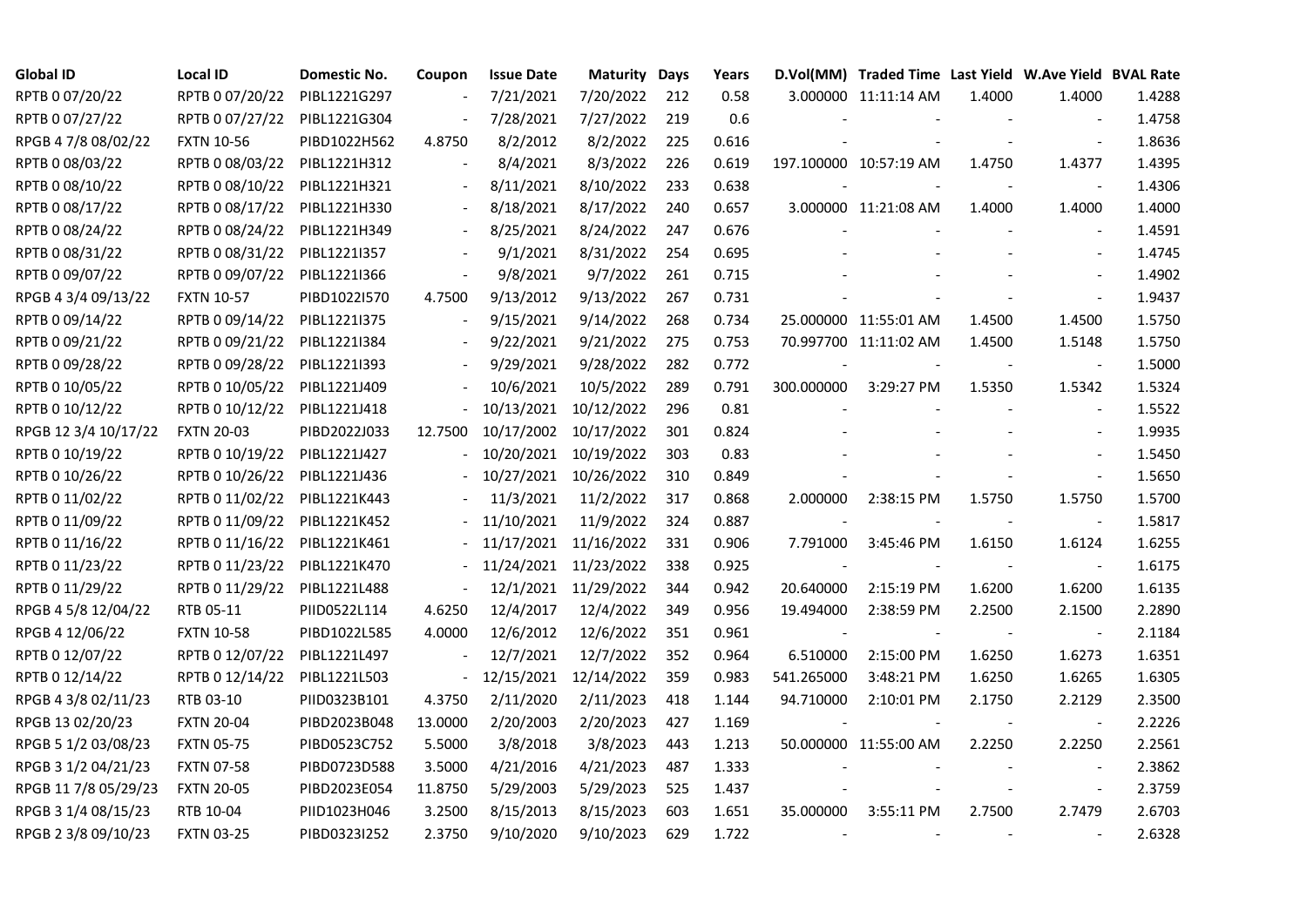| <b>Global ID</b>     | <b>Local ID</b>   | Domestic No. | Coupon  | <b>Issue Date</b> | <b>Maturity Days</b> |     | Years |             | D.Vol(MM) Traded Time Last Yield W.Ave Yield BVAL Rate |                |                          |        |
|----------------------|-------------------|--------------|---------|-------------------|----------------------|-----|-------|-------------|--------------------------------------------------------|----------------|--------------------------|--------|
| RPGB 11 3/8 10/23/23 | <b>FXTN 20-06</b> | PIBD2023J068 | 11.3750 | 10/23/2003        | 10/23/2023           | 672 | 1.84  |             | 0.360000 11:35:32 AM                                   | 2.5000         | 2.5000                   | 2.6058 |
| RPGB 2 3/8 03/09/24  | RTB 03-11         | PIID0324C115 | 2.3750  | 3/9/2021          | 3/9/2024             | 810 | 2.218 | 137.506000  | 2:31:49 PM                                             | 2.5750         | 2.5795                   | 2.5638 |
| RPGB 6 1/4 03/12/24  | RTB 05-12         | PIID0524C129 | 6.2500  | 3/12/2019         | 3/12/2024            | 813 | 2.226 | 50.820000   | 3:11:20 PM                                             | 2.8500         | 2.5530                   | 2.5830 |
| RPGB 4 1/2 04/20/24  | <b>FXTN 07-59</b> | PIBD0724D595 | 4.5000  | 4/20/2017         | 4/20/2024            | 852 | 2.333 | 15.000000   | 2:35:43 PM                                             | 2.7000         | 2.7000                   | 2.8980 |
| RPGB 12 3/8 06/03/24 | <b>FXTN 20-07</b> | PIBD2024F075 | 12.3750 | 6/3/2004          | 6/3/2024             | 896 | 2.453 |             |                                                        |                | $\overline{\phantom{a}}$ | 2.9303 |
| RPGB 12 7/8 08/05/24 | <b>FXTN 20-08</b> | PIBD2024H086 | 12.8750 | 8/5/2004          | 8/5/2024             | 959 | 2.626 |             |                                                        |                | $\blacksquare$           | 3.0189 |
| RPGB 4 1/8 08/20/24  | <b>FXTN 10-59</b> | PIBD1024H595 | 4.1250  | 8/20/2014         | 8/20/2024            | 974 | 2.667 | 11.233872   | 3:23:53 PM                                             | 3.0600         | 3.0554                   | 3.0476 |
| RPGB 4 1/4 10/17/24  | <b>FXTN 05-76</b> | PIBD0524J762 | 4.2500  | 10/17/2019        | 10/17/2024 1032      |     | 2.825 | 2.000000    | 2:43:10 PM                                             | 3.0500         | 3.0500                   | 3.0982 |
| RPGB 13 3/4 11/11/24 | <b>FXTN 20-09</b> | PIBD2024K091 | 13.7500 | 11/11/2004        | 11/11/2024 1057      |     | 2.894 |             |                                                        |                |                          | 3.1569 |
| RPGB 5 3/4 04/12/25  | <b>FXTN 07-61</b> | PIBD0725D618 | 5.7500  | 4/12/2018         | 4/12/2025 1209       |     | 3.31  |             |                                                        |                | $\sim$                   | 3.5889 |
| RPGB 12 1/8 04/14/25 | <b>FXTN 20-10</b> | PIBD2025D103 | 12.1250 | 4/14/2005         | 4/14/2025 1211       |     | 3.316 |             |                                                        |                | $\blacksquare$           | 3.3535 |
| RPGB 2 5/8 08/12/25  | RTB 05-13         | PIID0525H130 | 2.6250  | 8/12/2020         | 8/12/2025 1331       |     | 3.644 |             | 0.050000 11:11:18 AM                                   | 3.5500         | 3.5500                   | 3.3798 |
| RPGB 3 5/8 09/09/25  | <b>FXTN 10-60</b> | PIBD10251608 | 3.6250  | 9/9/2015          | 9/9/2025 1359        |     | 3.721 | 369.350000  | 2:45:20 PM                                             | 3.6250         | 3.6712                   | 3.6481 |
| RPGB 12 1/8 10/20/25 | <b>FXTN 20-11</b> | PIBD2025J116 | 12.1250 | 10/20/2005        | 10/20/2025 1400      |     | 3.833 |             |                                                        |                | $\sim$                   | 3.5866 |
| RPGB 18 1/4 11/29/25 | <b>FXTN 25-01</b> | PIBD2525K015 | 18.2500 | 11/29/2000        | 11/29/2025 1440      |     | 3.943 |             |                                                        |                | $\sim$                   | 3.6360 |
| RPGB 10 1/4 01/19/26 | <b>FXTN 20-12</b> | PIBD2026A122 | 10.2500 | 1/19/2006         | 1/19/2026 1491       |     | 4.082 |             |                                                        |                |                          | 3.6906 |
| RPGB 6 1/4 02/14/26  | <b>FXTN 07-62</b> | PIBD0726B627 | 6.2500  | 2/14/2019         | 2/14/2026 1517       |     | 4.153 | 100.000000  |                                                        |                | $\blacksquare$           | 3.8477 |
| RPGB 3 3/8 04/08/26  | <b>FXTN 05-77</b> | PIBD0526D772 | 3.3750  | 4/8/2021          | 4/8/2026 1570        |     | 4.298 |             | 0.300000 10:44:35 AM                                   | 3.6750         | 3.6750                   | 3.6500 |
| RPGB 3 1/2 09/20/26  | RTB 10-05         | PIID1026I057 | 3.5000  | 9/20/2016         | 9/20/2026 1735       |     | 4.75  | 0.200000    | 2:27:01 PM                                             | 4.0000         | 4.0000                   | 3.9245 |
| RPGB 6 1/4 10/20/26  | RTB 15-01         | PIID1526J019 | 6.2500  | 10/20/2011        | 10/20/2026 1765      |     | 4.832 |             | 0.500000 10:12:38 AM                                   | 4.4000         | 4.4000                   | 3.9533 |
| RPGB 8 12/07/26      | <b>FXTN 20-13</b> | PIBD2026L139 | 8.0000  | 12/7/2006         | 12/7/2026 1813       |     | 4.964 |             |                                                        |                | $\sim$                   | 3.9996 |
| RPGB 5 3/8 03/01/27  | RTB 15-02         | PIID1527C023 | 5.3750  | 3/1/2012          | 3/1/2027 1897        |     | 5.194 |             |                                                        |                | $\overline{\phantom{a}}$ | 4.0616 |
| RPGB 4 3/4 05/04/27  | <b>FXTN 10-61</b> | PIBD1027E617 | 4.7500  | 5/4/2017          | 5/4/2027 1961        |     | 5.369 |             | 17.000000 10:54:48 AM                                  | 4.2000         | 4.2000                   | 4.2266 |
| RPGB 4 5/8 06/02/27  | RTB 05-14         | PIID0527L140 | 4.6250  | 12/2/2021         | 6/2/2027 1990        |     | 5.448 | 1042.020000 | 2:30:30 PM                                             | 4.1700         | 4.1741                   | 4.1743 |
| RPGB 8 5/8 09/06/27  | <b>FXTN 20-14</b> | PIBD2027I140 | 8.6250  | 9/6/2007          | 9/6/2027 2086        |     | 5.711 |             |                                                        |                | $\blacksquare$           | 4.1943 |
| RPGB 6 1/4 03/22/28  | <b>FXTN 10-63</b> | PIBD1028C635 | 6.2500  | 3/22/2018         | 3/22/2028 2284       |     | 6.253 | 21.000000   | 3:46:07 PM                                             | 4.3545         | 4.3746                   | 4.2951 |
| RPGB 3 5/8 04/22/28  | <b>FXTN 07-64</b> | PIBD0728D649 | 3.6250  | 4/22/2021         | 4/22/2028 2315       |     | 6.338 |             |                                                        |                | $\sim$                   | 4.2889 |
| RPGB 3 3/4 08/12/28  | <b>FXTN 07-65</b> | PIBD0728H654 | 3.7500  | 8/12/2021         | 8/12/2028 2427       |     | 6.645 |             |                                                        |                | $\sim$                   | 4.2537 |
| RPGB 9 1/2 12/04/28  | <b>FXTN 20-15</b> | PIBD2028L151 | 9.5000  | 12/4/2008         | 12/4/2028 2541       |     | 6.957 |             |                                                        |                | $\sim$                   | 4.4407 |
| RPGB 67/8 01/10/29   | <b>FXTN 10-64</b> | PIBD1029A644 | 6.8750  | 1/10/2019         | 1/10/2029 2578       |     | 7.058 | 515.000000  | 3:58:07 PM                                             | 4.6150         | 4.6127                   | 4.6150 |
| RPGB 8 3/4 05/27/30  | <b>FXTN 20-16</b> | PIBD2030E166 | 8.7500  | 5/27/2010         | 5/27/2030 3080       |     | 8.433 |             |                                                        |                | $\overline{\phantom{a}}$ | 4.6926 |
| RPGB 2 7/8 07/09/30  | <b>FXTN 10-65</b> | PIBD1030G655 | 2.8750  | 7/9/2020          | 7/9/2030 3123        |     | 8.55  | 42.000000   | 3:48:14 PM                                             | 4.5000         | 4.5350                   | 4.8276 |
| RPGB 12 1/2 07/28/30 | <b>FXTN 25-02</b> | PIBD2530G029 | 12.5000 | 7/28/2005         | 7/28/2030 3142       |     | 8.602 |             |                                                        |                |                          | 4.7176 |
| RPGB 11 1/4 01/26/31 | <b>FXTN 25-03</b> | PIBD2531A032 | 11.2500 | 1/26/2006         | 1/26/2031 3324       |     | 9.101 |             |                                                        | $\blacksquare$ | $\blacksquare$           | 4.7887 |